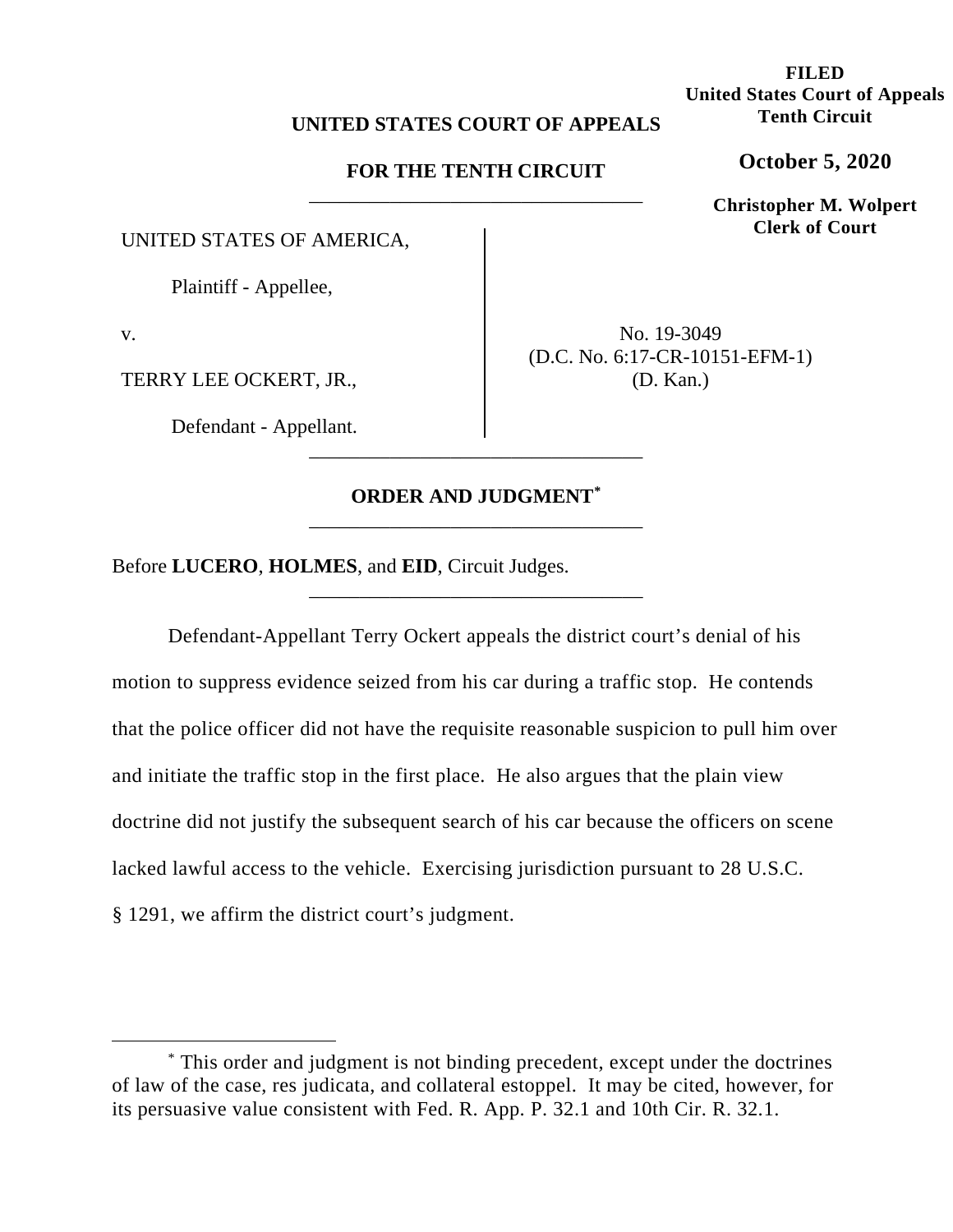I.

At around 1:00 a.m. on June 18, 2017, Officer Dailey was driving on a twolane road and witnessed Terry Ockert's vehicle—which was roughly 1,000 feet ahead of his patrol car—veer to the left so much that it appeared to cross over into the oncoming lane of traffic. To catch up to Ockert, Officer Dailey increased his speed to 69 mph (the speed limit was 45 mph), then slowed to 63 mph, then slowed to 55 mph, which was the speed at which Ockert was driving. Ockert then veered into the lane of oncoming traffic again for about three seconds.

Ockert pulled off the road and into the gravel driveway of a private residence. After Ockert pulled off the road, Officer Dailey activated his emergency lights and stopped his patrol car behind Ockert's vehicle. Officer Dailey instructed Ockert to move away from the vehicle and shortly thereafter said, "I'm guessing the reason I saw you go left of center is probably 'cause you were watching me behind you, coming up behind you." ROA at 446.

Officer Dailey called for backup, and eventually Officer Rexroat arrived on scene. Both officers then peered through the windows of Ockert's car for roughly five minutes. During this time, Officer Rexroat observed a rifle in the front passenger seat. Rexroat also said that he smelled marijuana near the vehicle. When Officer Dailey asked Ockert about whether he had marijuana in the car, Ockert replied "no," but then added that "[i]f you would've said meth or something, [then] maybe." *Id*. at 323 (Presentence Investigation Report at 5); Aplt. Br. at 11.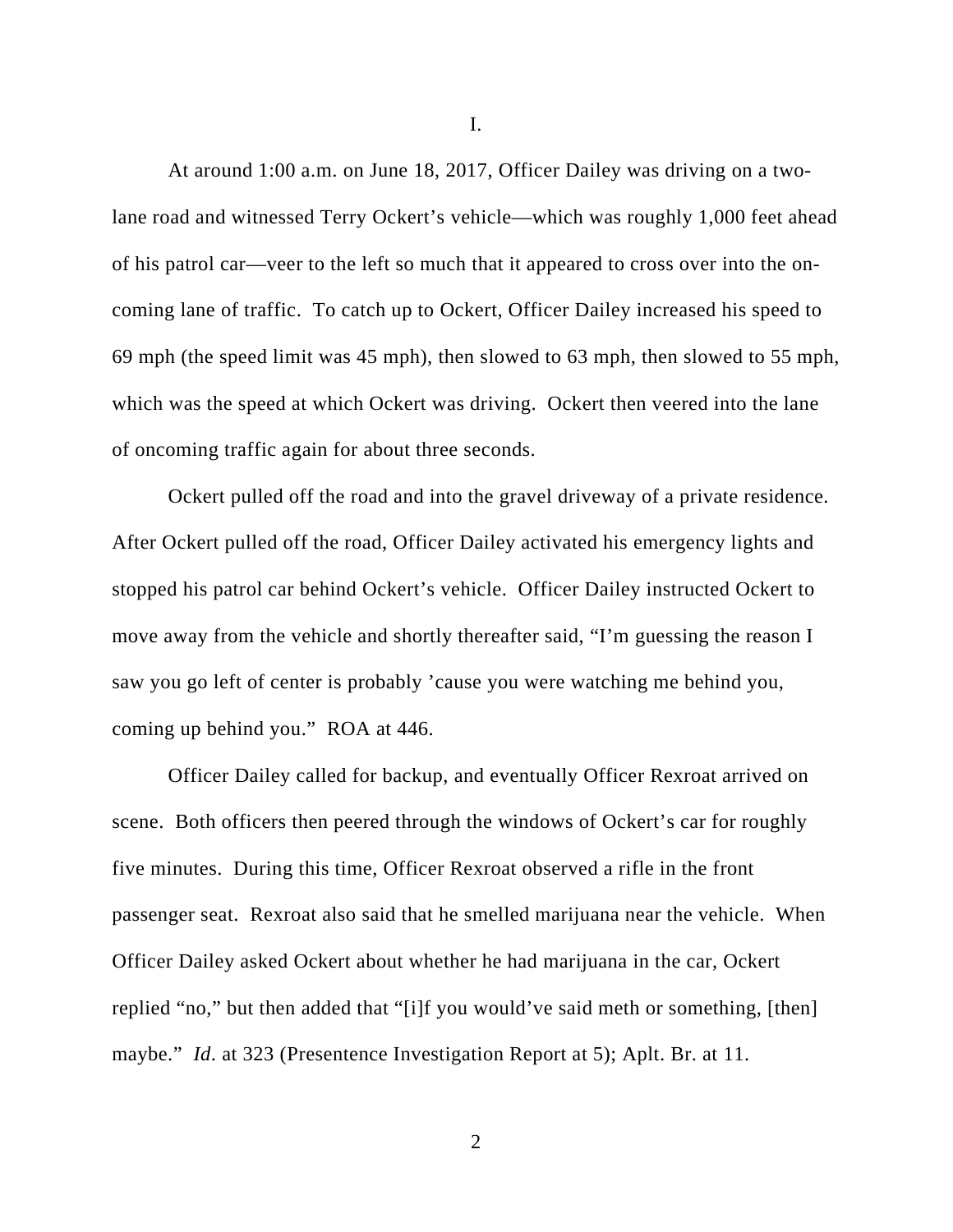Later during the stop, Officer Dailey observed what appeared to be narcotics inside of a bag located within a cigarette packet. He and Officer Rexroat then searched inside the car and eventually seized the bag of narcotics, the rifle in the front seat, and a drum magazine capable of holding 100 rounds of .22 caliber ammunition.

Ockert was indicted for being a felon in possession of a firearm in violation of 18 U.S.C. §  $922(g)(1)$ . He moved to suppress evidence derived from the traffic stop on the grounds that Officer Dailey lacked reasonable suspicion to pull him over, the stop was unreasonably delayed, and the officers lacked probable cause to search his vehicle. He specifically argued that the plain view doctrine could not justify the search because, according to him, the bag of narcotics was not in plain sight and the incriminating nature of the bag was not immediately apparent.

After conducting an evidentiary hearing on the matter, the district court denied the suppression motion. It found that Officer Dailey could have reasonably suspected Ockert to have violated the Kansas single-lane statute—K.S.A.  $\S$  8-1522(a) mandating that drivers stay in their lane, reasoning that Ockert twice veered into the wrong lane and that there were no obstacles in the road or adverse weather conditions that would have made it impractical for Ockert to stay in the correct lane. The district court also found that the plain view doctrine gave the officers probable cause to search the vehicle because Officer Dailey saw a "white or clear substance" in the bag, he believed the substance was contraband, and he had a "lawful right of access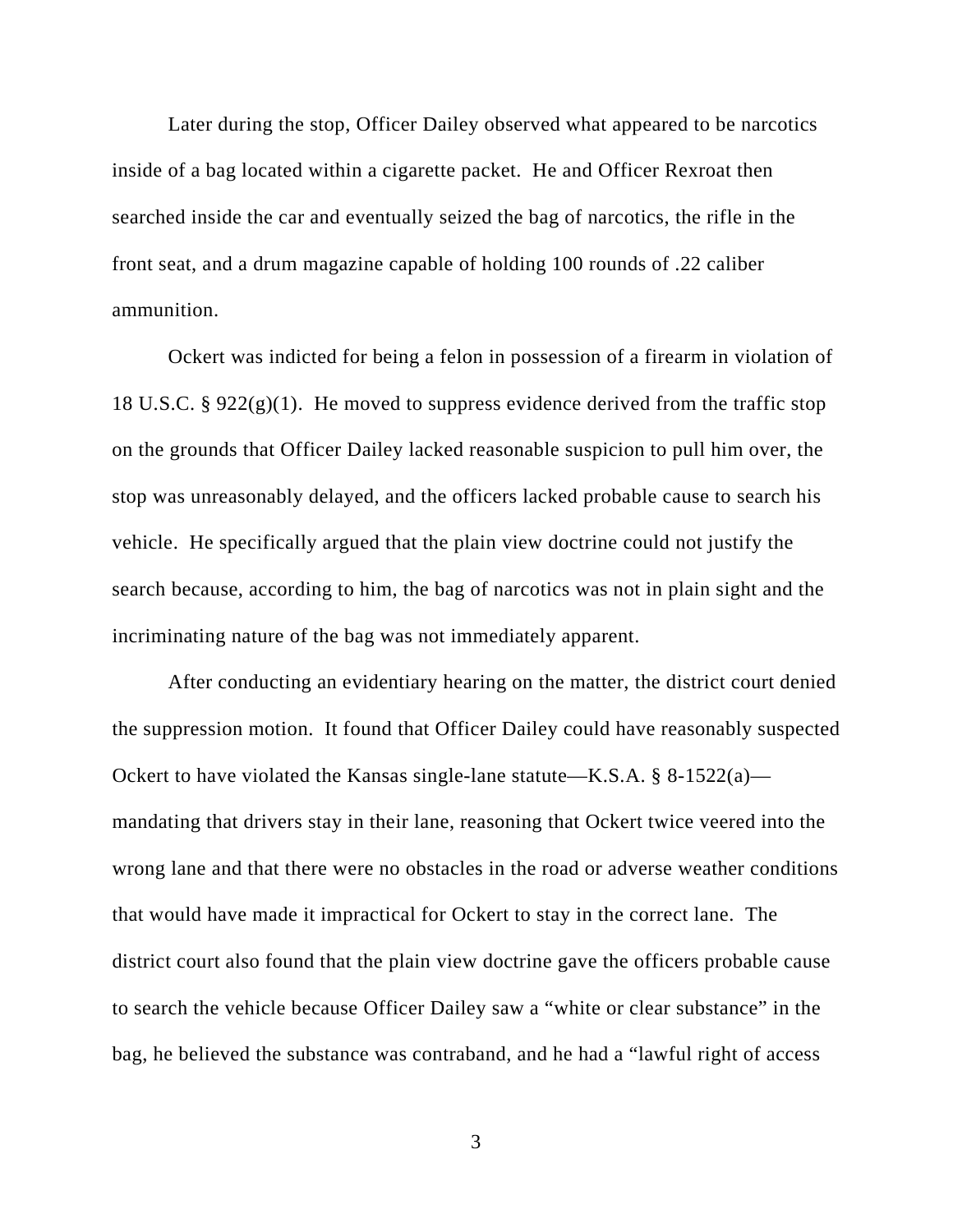to the vehicle because he stopped Ockert pursuant to a lawful traffic stop." ROA at 177 (Order denying suppression motion at 10).

Ockert now appeals, challenging the initial traffic stop and the subsequent search of his vehicle. He argues that the government failed to show that it would have been practical for Ockert to maintain one lane, and that it therefore did not satisfy its burden of proving reasonable suspicion as articulated in *State v. Marx*, 215 P.3d 601 (Kan. 2009). He also argues that the plain view doctrine could not justify the officers' search of Ockert's car because the officers lacked a warrant to be on the private driveway and therefore lacked lawful access to the vehicle.

## II.

When reviewing a lower court's denial of a motion to suppress evidence obtained during a traffic stop, this court reviews the ultimate question of reasonableness de novo and findings of fact for clear error. *United States v. Saulsberry*, 878 F.3d 946, 949 (10th Cir. 2017). When doing so, we "view the evidence in the light most favorable to the government." *Id*. We consider any arguments not raised by the defendant in the original suppression motion to be waived. *United States v. Vance*, 893 F.3d 763, 769 (10th Cir. 2018).

### III.

The district court correctly found that Officer Dailey had reasonable suspicion to initiate the traffic stop.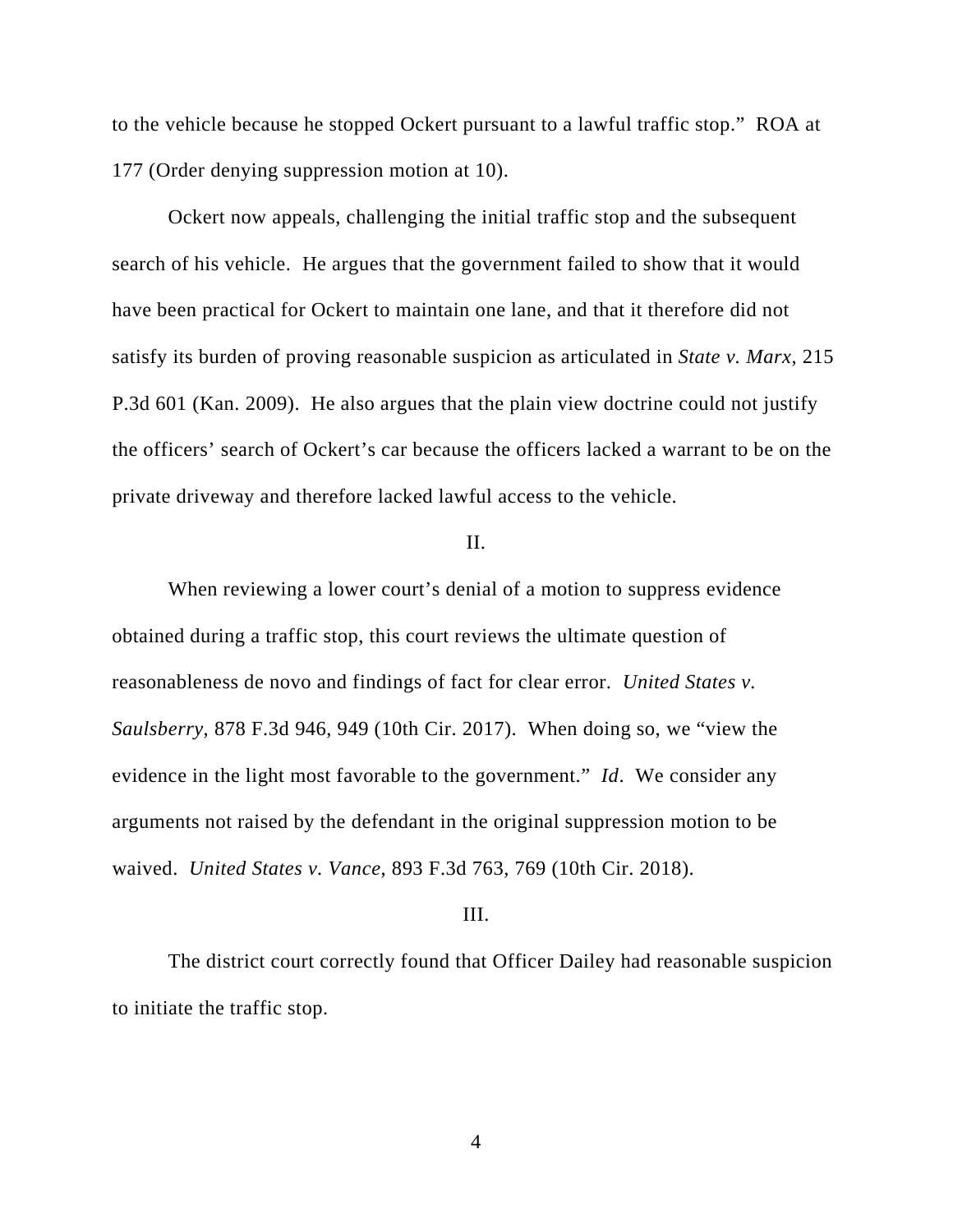A.

To initiate a traffic stop, an officer must have reasonable suspicion that the driver violated the law. *United States v. Winder*, 557 F.3d 1129, 1134 (10th Cir. 2009). Such reasonable suspicion depends on the totality of the circumstances. *Id*. The government here "bears the burden of proving" that Officer Dailey reasonably suspected Ockert of violating the Kansas single-lane statute—K.S.A. § 8-1522(a) mandating that "[a] vehicle shall be driven as nearly as practicable entirely within a single lane." *United States v. Lopez*, 849 F.3d 921, 925 (10th Cir. 2017).

The Kansas Supreme Court in *Marx* provided guidance for what is required of the government to show that an officer had reasonable suspicion of a  $\S$  8-1522(a) violation. There, after witnessing a motorhome cross over the fog line, overcorrect, then cross over the lane line, a police officer stopped the motorhome and eventually found narcotics onboard. *Id*. at 604. The trial court granted the defendants' subsequent motion to suppress the evidence on the ground that the officer lacked reasonable suspicion of a § 8-1522(a) violation. *Id*. The State appealed and the appellate court reversed, finding reasonable suspicion to exist. *Id*.

But the Kansas Supreme Court reversed the appellate court, finding that the State failed to meet its burden of proving reasonable suspicion. *Id*. at 613. To demonstrate reasonable suspicion of a § 8-1522(a) violation, the court asserted, "a detaining officer must articulate something more than an observation of one instance of a momentary lane breach." *Id*. at 612. Further, the court reiterated, it was the State's burden to show that the officer had an "objectively reasonable belief" that it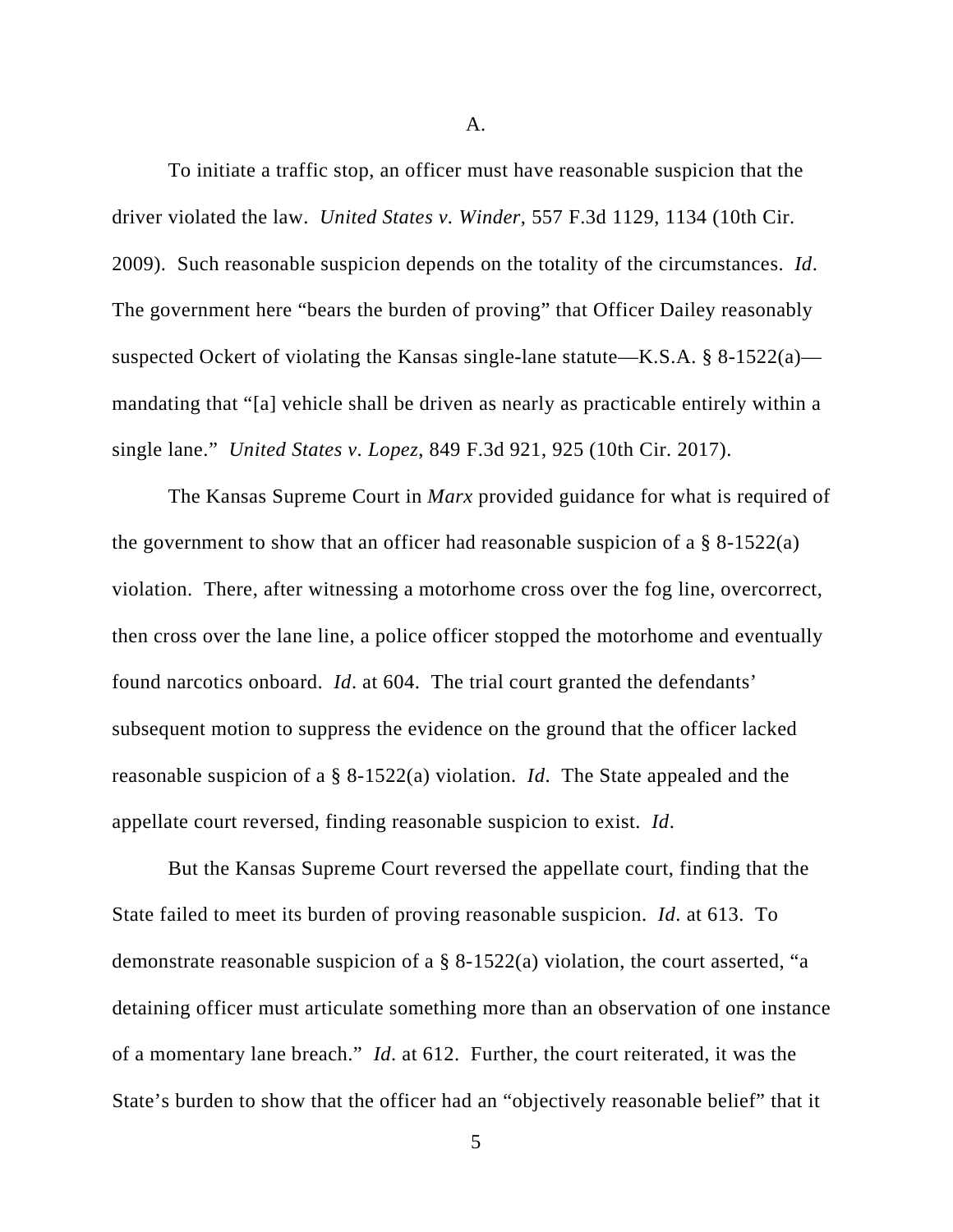would have been practical for the driver to maintain a single lane. The government ultimately failed this burden, the court reasoned, because the officer observed only one lane departure, offered no testimony about how far the motorhome departed from its lane, and "shared no information . . . from which the court could . . . infer that it was practicable to maintain a single lane." *Id*. at 613.

*Marx* thus articulates two rules to consider when determining whether the government here met its burden of showing that Officer Daily reasonably suspected Ockert of violating  $\S$  8-1522(a). The first is that an officer must typically observe more than one lane departure, and therefore one momentary lane departure—by itself—is generally not enough to support reasonable suspicion. *Id*. Of note, however, this court has not interpreted *Marx* to categorically hold that drivers must leave their lane more than once. *See United States v. Barraza-Martinez*, 364 F. App'x 453, 457 (10th Cir. 2010) (unpublished) ("*Marx* rejected the notion that every intrusion upon a lane's marker lines gives rise to reasonable suspicion, but also stopped short of holding that a single swerve can never amount to reasonable suspicion."). $<sup>1</sup>$ </sup>

The second rule is that the government must provide information "from which the court could . . . infer" that it was practical for the driver to stay in one lane. *Marx*, 215 P.3d at 613. Such information can consist of dashcam video showing the road and weather conditions during the traffic stop, even if the video does not show

<sup>&</sup>lt;sup>1</sup> We may cite an unpublished opinion for its persuasive value consistent with Fed. R. App. P. 32.1 and 10th Cir. R. 32.1.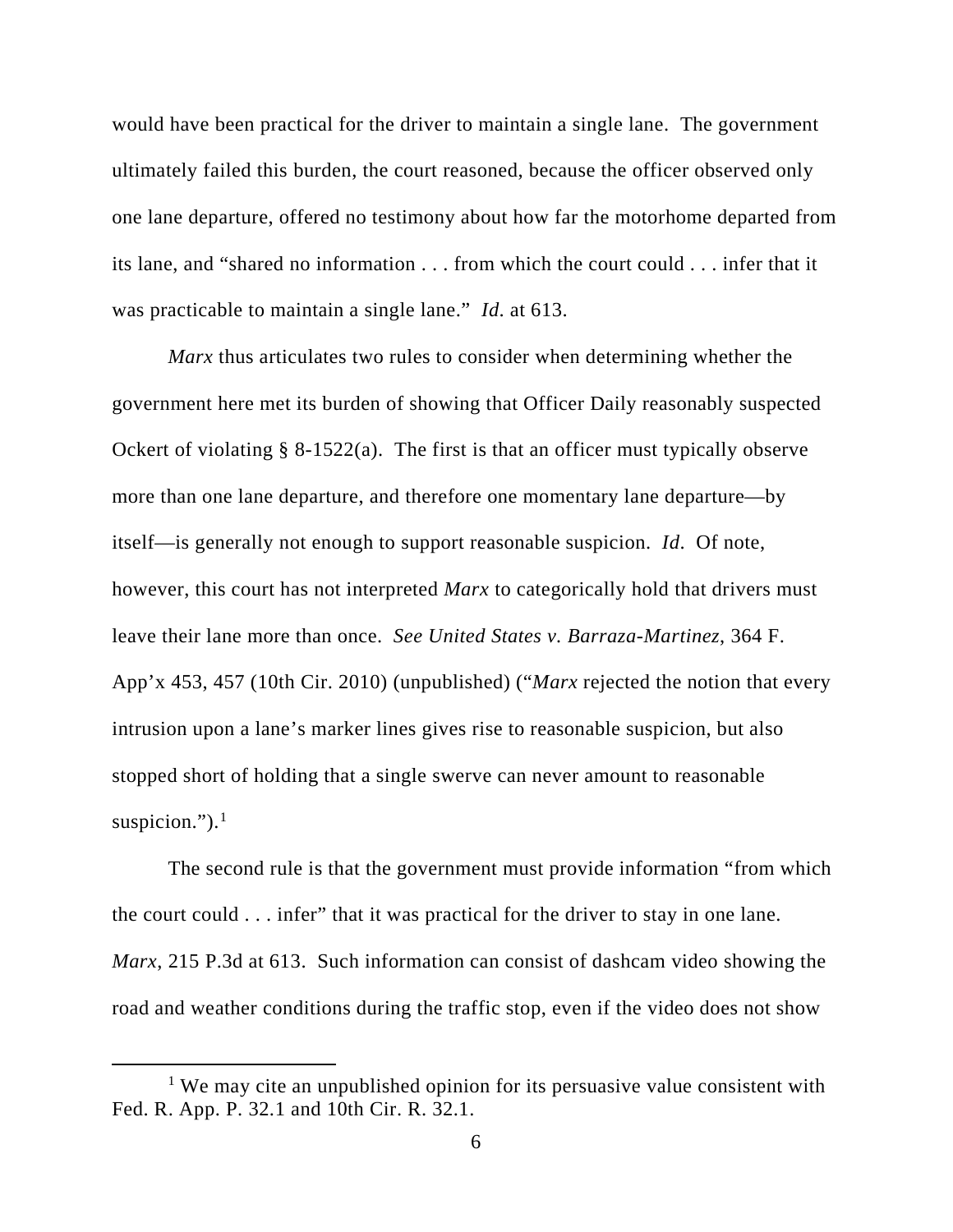the conditions at the exact moments when the driver departed his lane. *See United State v. Angeles*, 725 F. App'x 624, 626–28 (10th Cir. 2018) (unpublished). For example, in *Angeles*, this court found that dashcam video of the weather and road conditions was sufficient to satisfy the government's burden to present evidence of "driving conditions" as required by *Marx*. *See id*. at 628. There, we affirmed the lower court's finding that an officer reasonably suspected a § 8-1522(a) violation where the driver departed his lane twice and dashcam video showed that the driving conditions were adequate. *Id*. at 627–28. We noted that the facts were different from those in *Marx* because 1) the driver departed his lane twice, 2) the government provided testimony about how far the driver's car crossed over the lane line, and 3) dashcam video depicted what the driving conditions were at the time. *Id*. Of note, the dashcam video in *Angeles* did not show what the driving conditions were at the exact time of the lane departures because, due to camera overexposure from sunlight during the relevant moments, "there was no clear footage of Mr. Angeles's car going over the fog line." *Id*. at 626 n.1.

It is possible that the behaviors of others on the road can justify a driver's lane departure. For example, in *United States v. Ochoa*, the district court found that an officer's driving behavior made such a "commotion" that it caused another driver to depart his lane. 4 F. Supp. 2d 1007, 1012 (D. Kan. 1998). There, a Lincoln was traveling along an interstate highway followed by a Toyota. *Id*. at 1009. The police officer pulled up along the Toyota and drove adjacent to it for fifteen seconds. *Id*. During this time the Lincoln briefly departed its lane, prompting the officer to pull it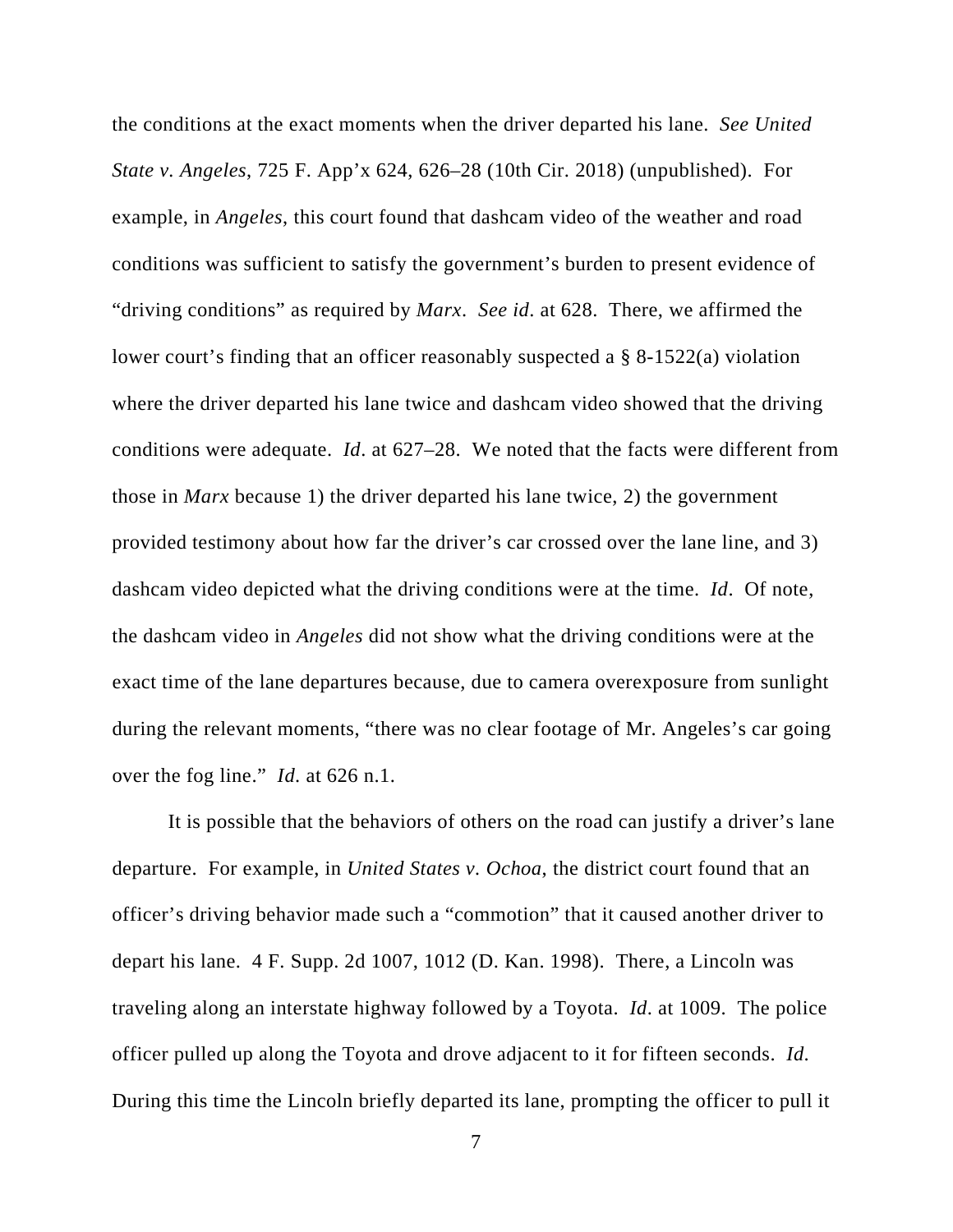over. *Id*. The officer eventually found drugs in the Lincoln, but the lower court suppressed this evidence, finding that the officer's driving caused the Lincoln to drift out of its lane, and thus that the officer lacked reasonable suspicion to initially pull the Lincoln over. *Id*. at 1012.

#### B.

We find that Officer Dailey had reasonable suspicion that Ockert violated K.S.A. § 8-1522(a) for failing to maintain a single lane. According to *Marx*, the government generally needs to present two things to show that an officer had the requisite reasonable suspicion: 1) evidence that the driver departed his lane at least twice, and 2) evidence of the driving conditions from which a court could infer that it would have been practical for the driver to stay in his lane. *See* 215 P.3d at 613.

Here, the government satisfied both of the *Marx* requirements. First, Officer Dailey testified that he observed Ockert depart his lane twice, and one of these lane departures was recorded by the officer's dashcam video. Second, the dashcam video conveyed that the weather and road conditions were clear at the time of Ockert's second lane departure, and thus that it would have been practical for Ockert to stay in his lane. It should be of no matter that the dashcam video did not also show what the road and weather conditions were at the exact time of the first lane departure. All that *Marx* requires is that the government provide "information about the traffic conditions . . . from which the court could . . . infer that it was practical to maintain a single lane." *Id*. And we can infer from the video—which began recording seconds after the first lane departure occurred—that the driving conditions during the first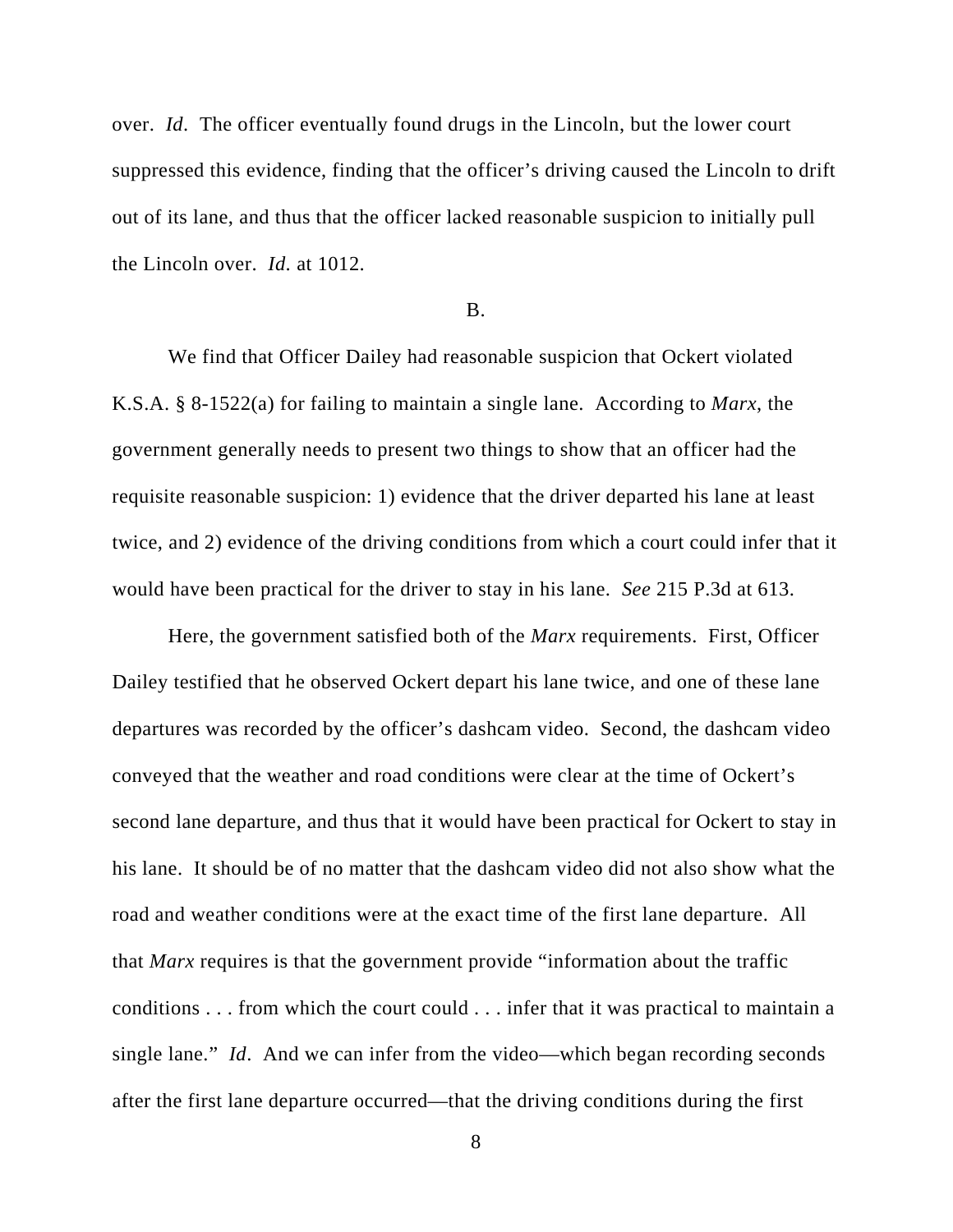lane departure were similarly adequate for Ockert to have safely stayed in one lane. Further, as this court found in *Angeles,* dashcam video of the driving conditions around the time of a lane departure can satisfy the *Marx* requirement even when the video does not capture the full extent of the lane crossing or weather conditions at the exact moment of the departure. *See Angeles*, 725 F. App'x at 626 n.1.

We are not persuaded by Ockert's reliance on *Ochoa* to show that Dailey's driving made it impractical for Ockert to stay in his lane. As the district court noted, *Ochoa* is distinguishable from the facts here. In *Ochoa*, the police officer created a "commotion" by driving directly alongside the tail vehicle of what appeared to be a caravan. 4 F. Supp. 2d at 1012. The officer's driving behavior in *Ochoa* was thus more disruptive than Officer Dailey's driving here, which entailed speeding up to but staying directly behind—Ockert on the two-lane road. It is true that Officer Dailey later told Ockert that the reason he departed his lane was "probably" because he was "watching" Officer Dailey "coming up behind [him]." ROA at 446. But for several reasons, this statement does not detract from Officer Dailey's reasonable suspicion. First, according to Officer Dailey's testimony, he uttered the statement during the traffic stop in an effort to calm Ockert down. *Id*. Second, as Ockert concedes, Officer Dailey's subjective beliefs do not matter when determining whether he had reasonable suspicion. Aplt. Br. at 30 (*citing Winder*, 557 F.3d at 1134). Third, Officer Dailey's statement does not account for the first lane departure that occurred before Dailey sped-up towards Ockert.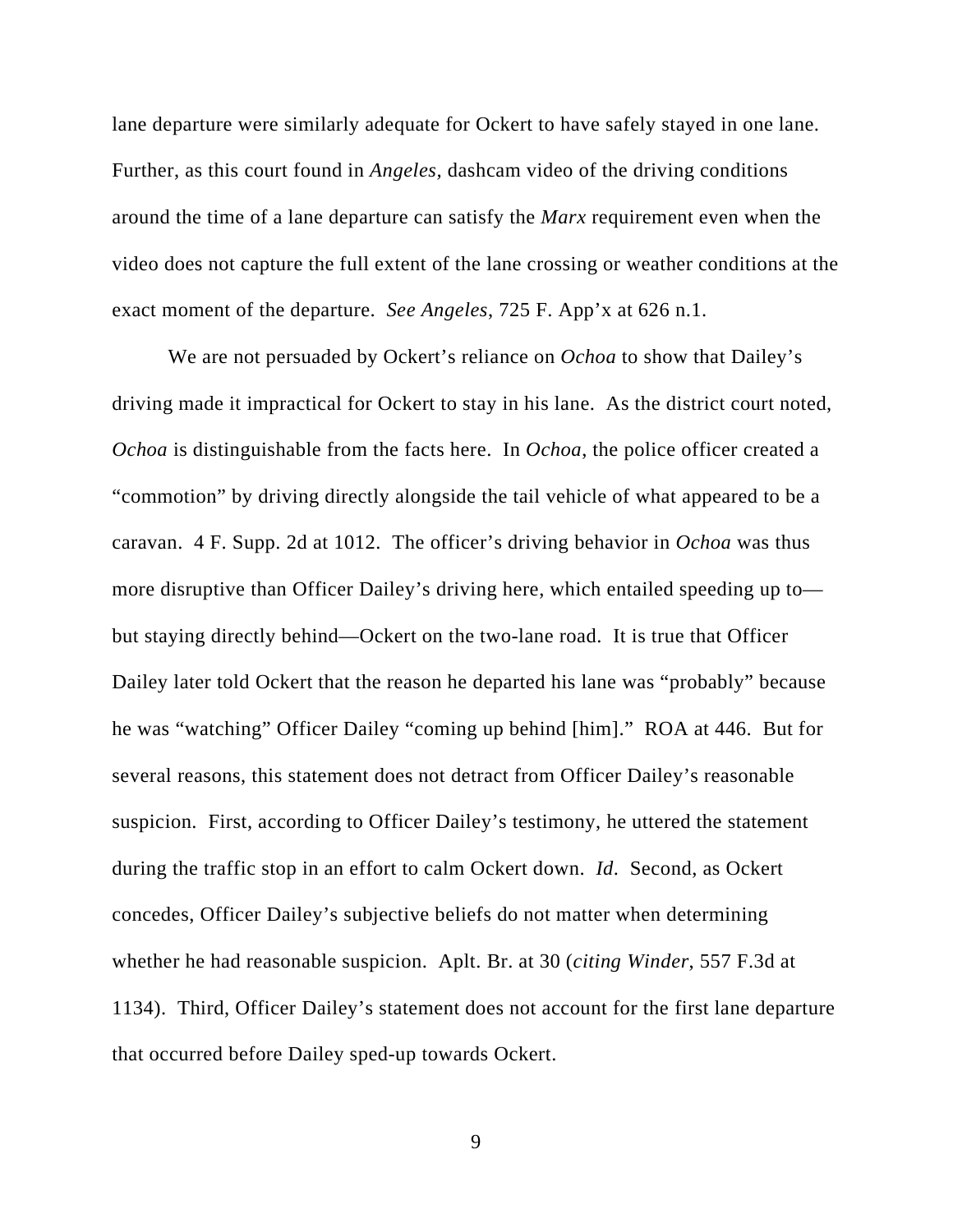For the above reasons, we conclude that Officer Dailey had reasonable suspicion to initiate the traffic stop.

### IV.

We conclude that Ockert waived the argument he makes before us about why the plain view doctrine does not apply to the seized evidence. He currently argues that, even if the initial traffic stop was constitutional, the drugs and weapons seized from his car should be suppressed because the officers did not have lawful access to his vehicle at the time of the seizure. But Ockert did not raise this argument below.

When a litigant fails to raise an argument below, she typically either forfeits or waives that argument upon appellate review. If the litigant's failure was due to neglect, she is usually deemed to have forfeited her argument and therefore must prove plain error in order to succeed on appeal. *Tesone v. Empire Marketing Strategies*, 942 F.3d 979, 991 (10th Cir. 2019). By contrast, if evidence shows that the litigant was aware of the argument below yet consciously chose to forgo it, she is generally deemed to have waived the argument and therefore has no rights to appellate review. *Id*.

Specifically, this court has held that waiver applies to suppression-related arguments not raised in the defendant's original motion to suppress. *United States v. Burke*, 633 F.3d 984, 990–91 (10th Cir. 2011). Our holding in *Burke* relied on Fed. R. Crim. P. 12, which—up until 2014—established that a party "waives any Rule 12(b)(3) defense, objection, or request [which includes motions to suppress evidence] not raised" below. *Id*. at 987 (alterations in original). This "waiver provision," we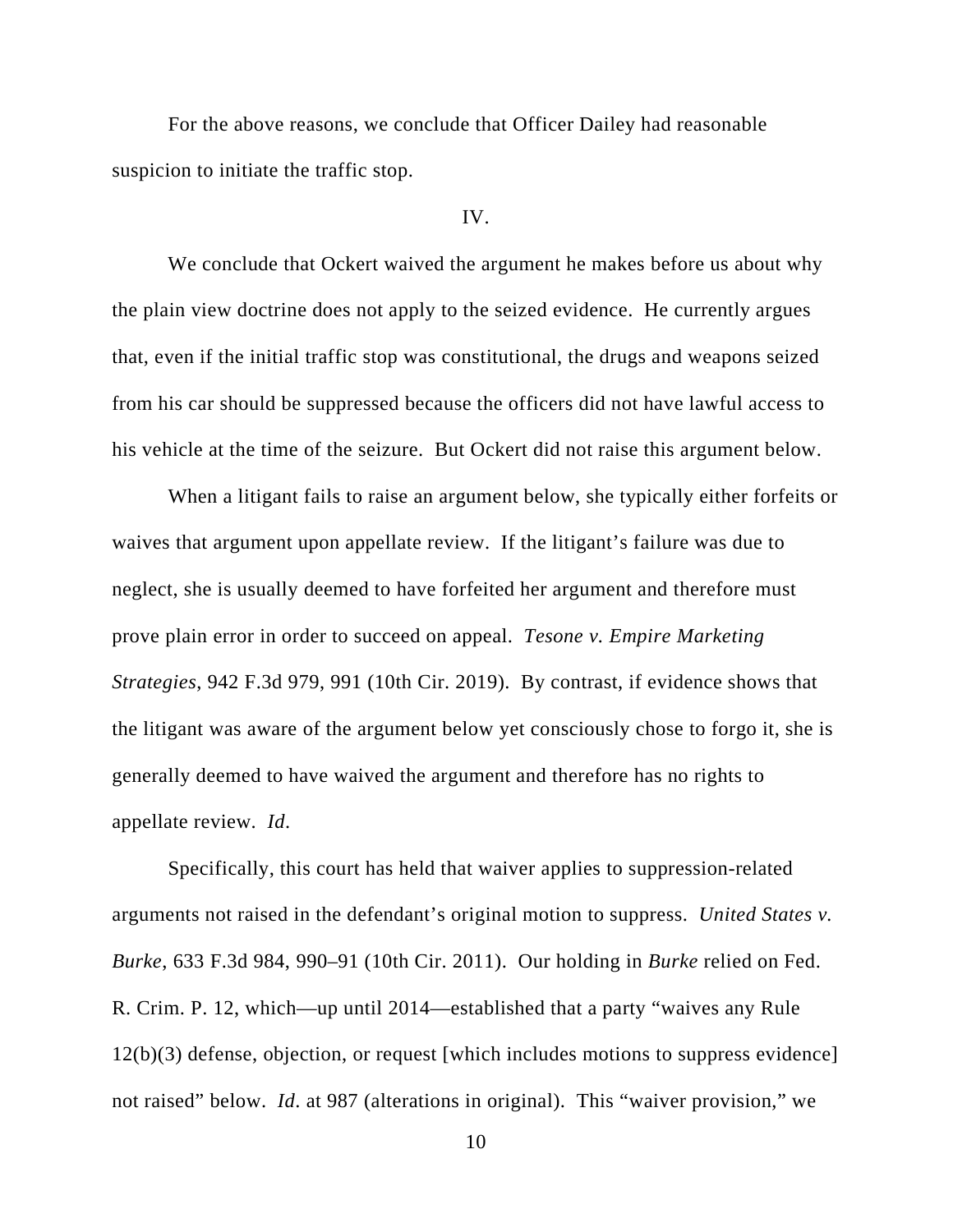found, "applied not only to the failure to make a pretrial motion, but also to the failure to include a particular argument in the motion." *Id*. (quoting *United States v. DeWitt*, 946 F.2d 1497, 1502 (10th Cir. 1991)). And though Congress amended Rule 12 in 2014 by deleting the word "waives" from the rule's text, this court still interprets Rule 12 to bar appellate review of suppression-related arguments not raised below. *See United States v. Bowline*, 917 F.3d 1227, 1229 (10th Cir. 2019) ("reject[ing] the view that the [2014] amendments effect[ed] any relevant change" to Rule 12); *see also Vance*, 893 F.3d at 769 n.5 (noting that the 2014 amendments did not abrogate the "waiver rule set out in *Burke*").

Ockert's current argument about why the plain view doctrine should not apply to the seized evidence is notably different than the plain view doctrine argument that he brought below. It is true that both here and below he argued that the plain view doctrine should not apply. It is also true that Ockert's arguments here and below both challenge two of the four elements of the plain view doctrine articulated in *Corral*. 2 But the two *Corral* elements on which Ockert currently relies are separate and distinct from the other two elements that underscored his argument below.

When arguing below that the government failed to satisfy *Corral*, Ockert hinged his argument entirely on the first and fourth elements of the standard. He

<sup>2</sup> This court in *United States v. Corral* held that the plain view doctrine applies only when four elements exist: "(1) the item [wa]s indeed in plain view; (2) the police officer [wa]s lawfully located in a place from which the item c[ould] plainly be seen; (3) the officer ha[d] a lawful right of access to the item itself; and (4) it [wa]s immediately apparent that the seized item [wa]s incriminating on its face." 970 F.2d 719, 723 (10th Cir. 1992).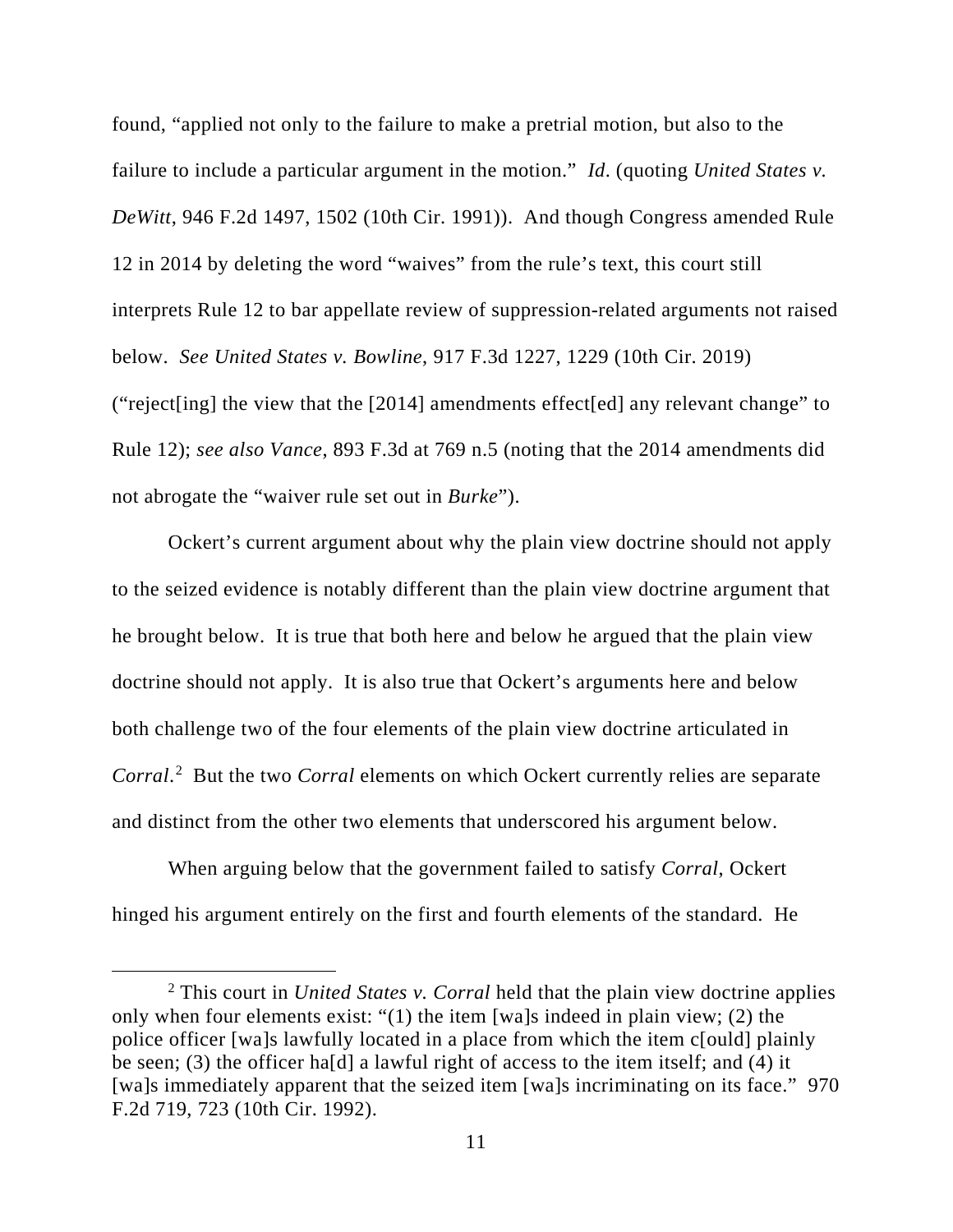argued that the plain view doctrine did not apply to the officers because the bag of narcotics was never in plain sight and its incriminating nature was not immediately apparent. This challenge, Ockert argued, concerned only the first and fourth elements of the plain view doctrine articulated in *Corral*. ROA at 158 (Defendant's Reply to Response of United States to Defendant's Motion to Suppress at 9) ("The first and fourth elements are lacking here.").

Here, however, his argument relies completely on the second and third elements of *Corral*. As this court articulated in *Corral*, the second and third elements required for the plain view doctrine are, respectively, that the officer was "*lawfully located* in a place from which the item c[ould] plainly be seen," and that the officer had a "*lawful* right of *access*" to the seized item. *Corral*, 970 F.2d at 723 (emphasis added). These elements are the subject of Ockert's current argument that the officers were not "lawfully in a position" to access Ockert's vehicle because it was on a private driveway and the officers lacked a warrant. Aplt. Br. at 39.

Ockert contends that even if he did not personally preserve this argument below, he is still entitled to appellate review because the district court preserved it for him. He contends that if a litigant neglected to raise an argument below, yet the district court nonetheless addressed it sua sponte, the issue is deemed to have been preserved for appeal and the litigant can raise the issue without having to prove plain error. According to Ockert, the lower court addressed his argument—that the officers lacked lawful access to his vehicle because they were on a private driveway—when it generally found that the officers "had a lawful right of access to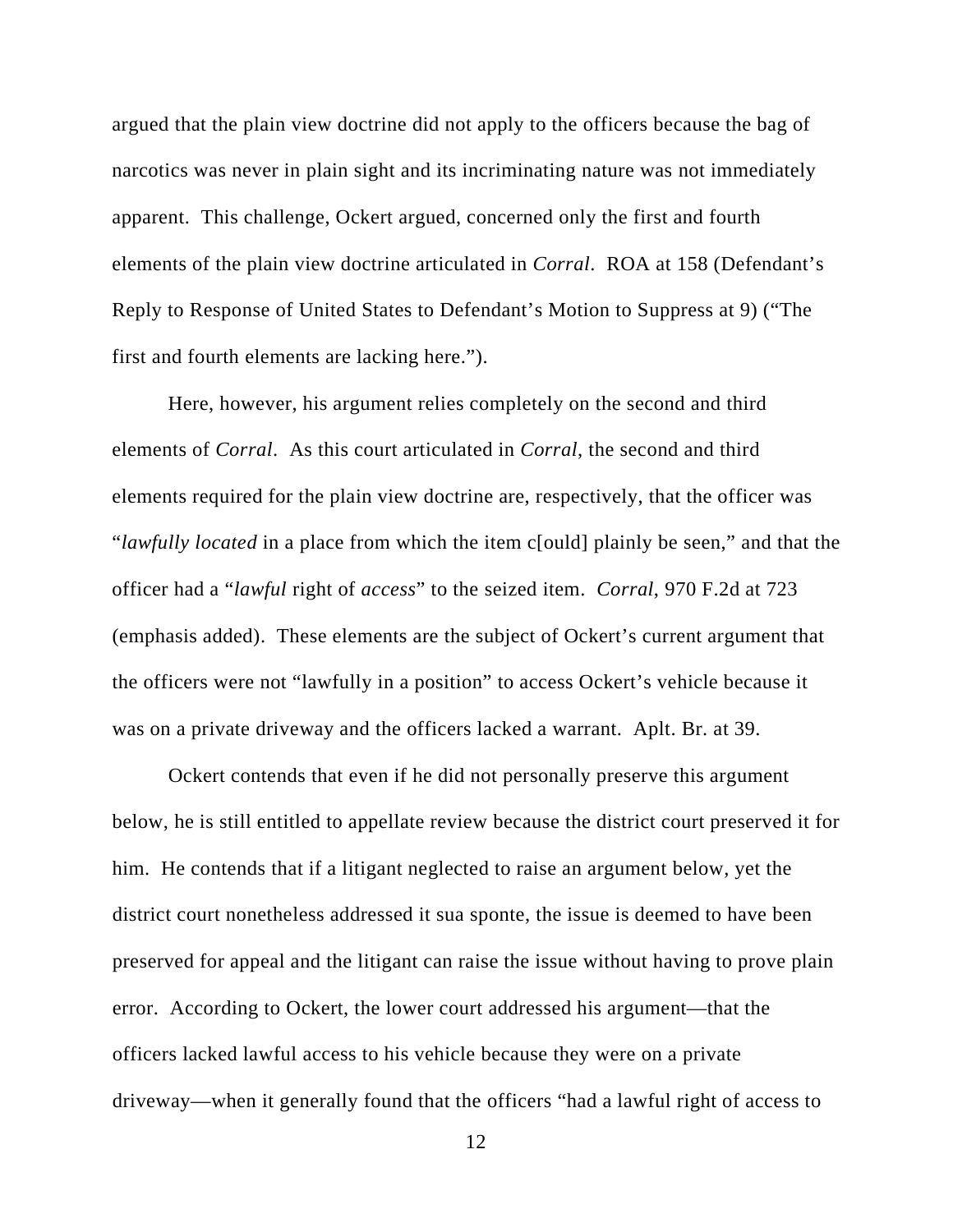the vehicle because [they] stopped Ockert pursuant to a lawful traffic stop." Reply Br. at 12 (quoting ROA at 177 (Order denying suppression motion at 11)).

But for two reasons we reject Ockert's contention that the district court preserved his "not lawfully located" argument for him. First, as this court articulated in *Tesone v. Empire Marketing Strategies*, the district court can only preserve arguments for appeal when the litigant merely would have forfeited such arguments rather than *waive* them. 942 F.3d at 992. And because Ockert waived—instead of merely forfeited<sup>3</sup>—his argument by failing to raise it in his suppression motion, the district court was unable to preserve the argument for appeal.

Second, even if the district court could have theoretically preserved Ockert's argument for appeal, it did not do so here because it did not adequately address the argument. For a district court to preserve an argument for appeal it must "appl[y] the relevant law to the relevant facts." *Tesone*, 942 F.3d at 992; *see also United States v. Verner*, 659 F. App'x 461, 466 (10th Cir. 2016) (unpublished) (finding that the district court did not preserve the government's new argument—that the smell of marijuana emanating from a vehicle broke the causal chain between an illegal arrest

<sup>&</sup>lt;sup>3</sup> Ockert contends that he forfeited—rather than waived—his plain view argument because nothing shows that he affirmatively wished to forgo it. But the argument would still be waived here even if Ockert's failure to preserve it below was unintentional. First, as explained above, suppression-related arguments are automatically waived if not preserved below. Second, Ockert failed to argue the plain error standard of review in his opening brief before us. And this court has found that non-preserved arguments are typically waived on appeal if the litigant "did not argue for plain error in his opening brief." *United States v. Leffler*, 942 F.3d 1192, 1196 (10th Cir. 2019).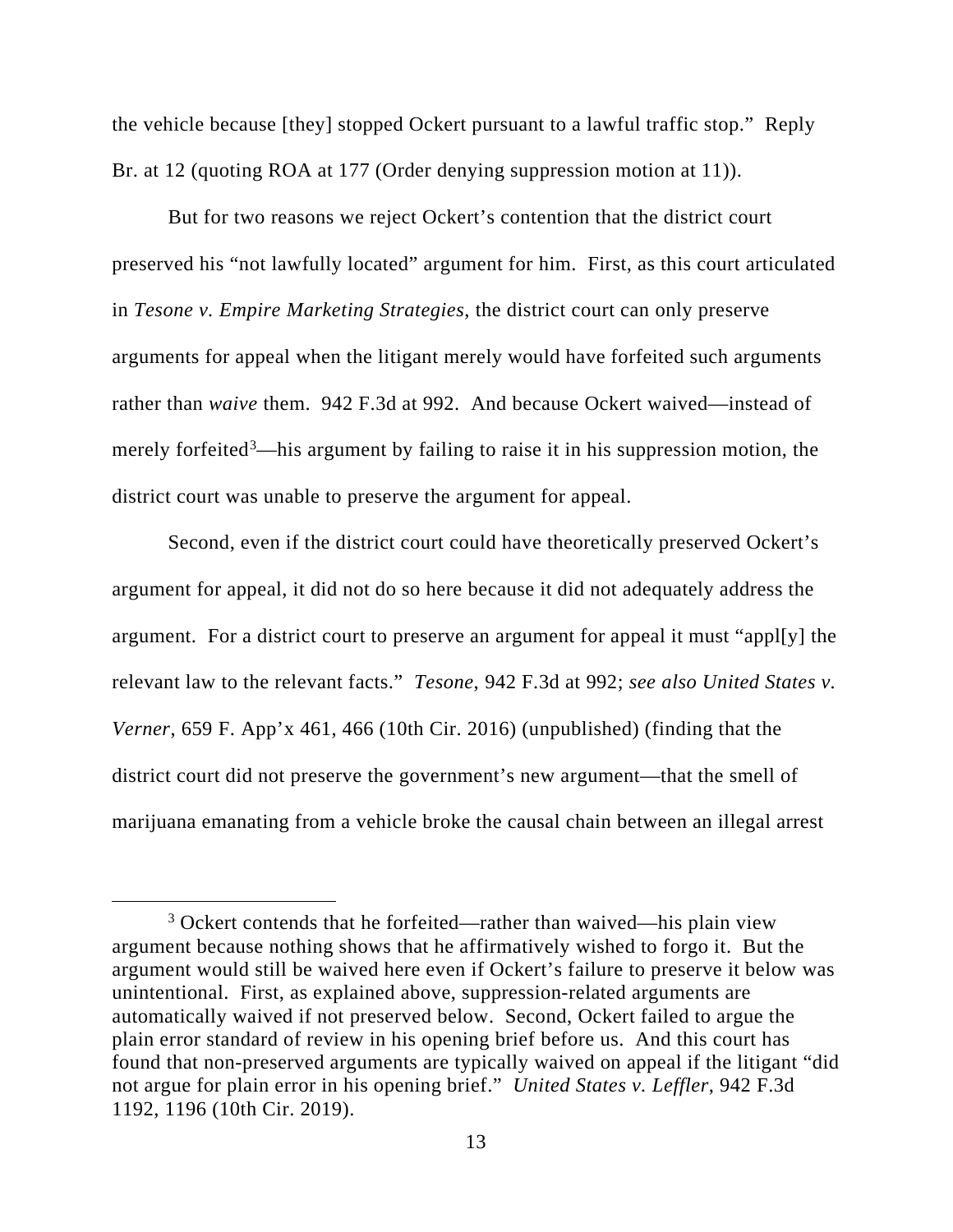and the seizure of evidence—because the lower court did not "make relevant factual findings about the purported smell of marijuana"). Here, the district court did not assess the most relevant fact in Ockert's new argument—that the vehicle was located on a private driveway—because, as Ockert concedes, he "did not explicitly point out [to the district court] that the officers intruded on private property." Reply Br. at 11.

V.

For the above reasons, we AFFIRM the district court's denial of Ockert's motion to suppress.

Entered for the Court

Allison H. Eid Circuit Judge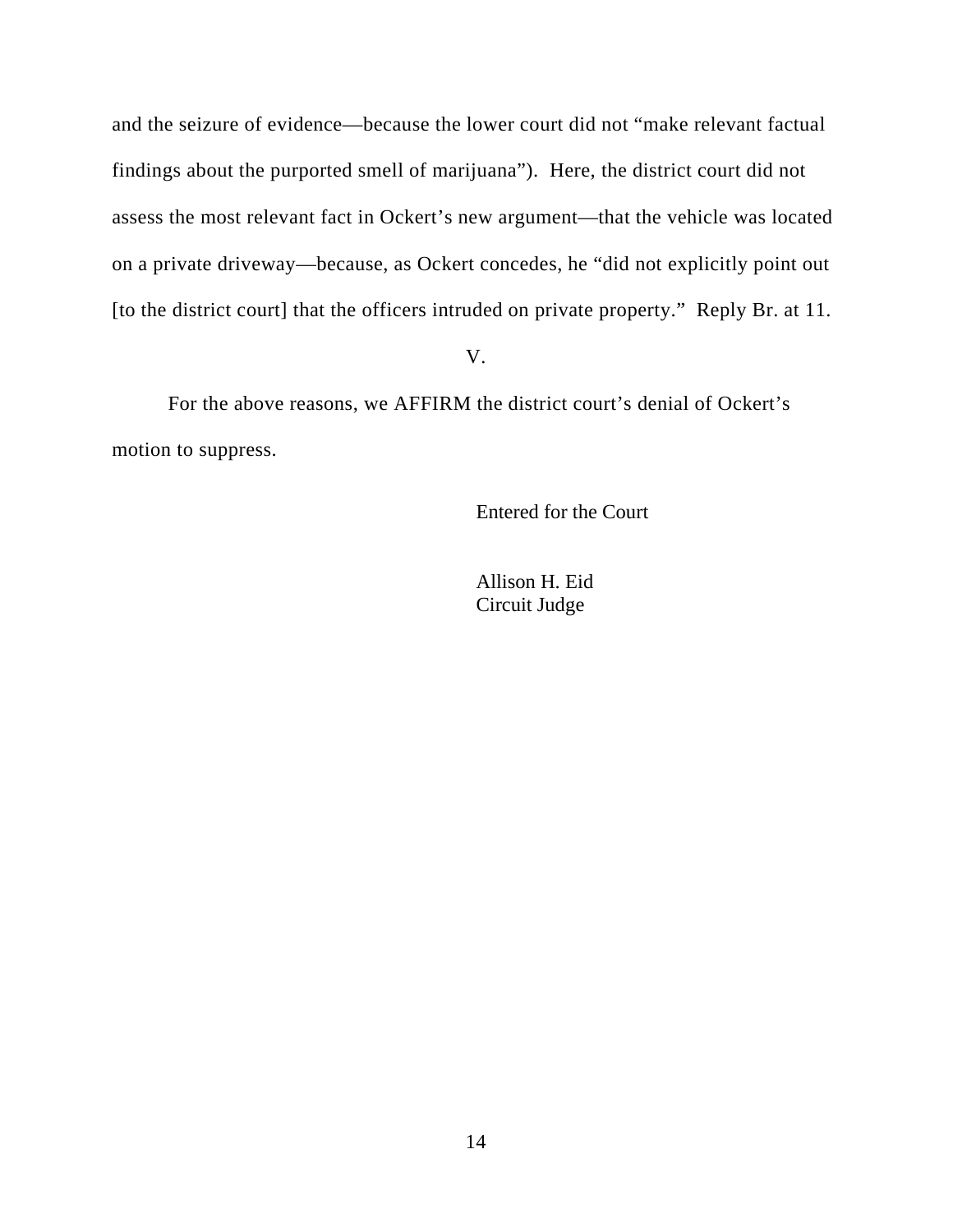### No. 19-3049, United States v. Terry Ockert

**LUCERO**, J., concurring in part and dissenting in part:

 I concur in the majority's conclusion that Terry Ockert waived his argument that the plain view doctrine does not apply to the seized evidence. However, I respectfully dissent from the majority's analysis of whether the state met its burden of showing that Deputy Dailey had an objectively reasonable belief that it would have been practicable for Ockert to stay in his lane despite the commotion caused by Dailey's driving. Because Dailey's driving created the conditions that led to Ockert briefly leaving his lane, Dailey's suspicion that Ockert violated K.S.A. § 8-1522(a), the Kansas single-lane statute, was unreasonable. Officers cannot cause a traffic violation and then rely on the violation they caused as reasonable suspicion for a traffic stop.

**I**

Ockert was driving on a poorly lit, two-lane country road. It was a dark night with no moonlight. At 1:20 AM, Dailey was driving about 1,000 feet behind Ockert when he saw Ockert briefly cross the center line of the road. Dailey could not see whether any obstructions caused this deviation.

Dailey then accelerated to 69 miles per hour, exceeding the road's speed limit of 45 miles per hour. He pulled up directly behind Ockert while driving over the speed limit and without turning on his lights or siren, in violation of Sedgwick County Sheriff's Office policy. At no point did Dailey provide any indication that he was a police officer.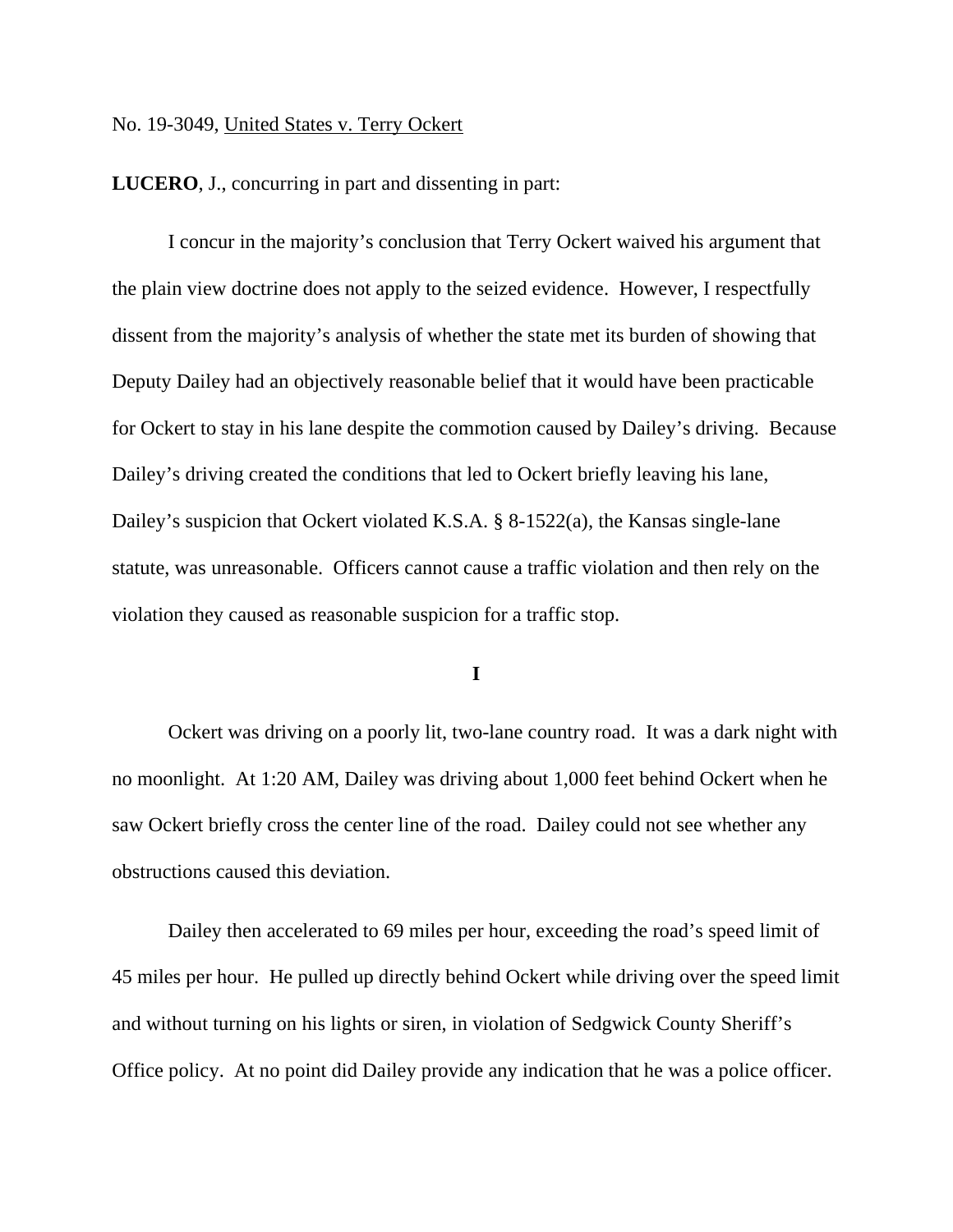Ockert tapped on his brakes several times as a warning, indicating his attention on Dailey's driving.

While Ockert was focused on Dailey's driving, the back-left tire of his vehicle touched the centerline for a few seconds. Only then did Dailey turn on his lights and pull Ockert over for violating § 8-1522(a), which requires that "[a] vehicle shall be driven as nearly as practicable entirely within a single lane." Dailey approached the vehicle and, during his conversation with Ockert, said "I'm guessing the reason I saw you go left of center is probably cause you were watching me behind ya, coming up behind ya." He later testified that he said this to calm Ockert down, not because it was true.

Ockert challenged the validity of this stop, arguing that because Dailey's driving caused him to cross the center line, Dailey did not have reasonable suspicion that Ockert violated § 8-1522(a). The district court rejected this argument. The court reasoned that because Dailey observed Ockert's vehicle cross the center line twice and there were no obstacles in Ockert's lane of travel or adverse weather conditions, Dailey had reasonable suspicion and the stop was lawful under the Fourth Amendment. The court noted that while Dailey's driving is relevant to whether Ockert actually violated § 8-1522(a), his driving did "not affect the Court's ultimate determination of whether Deputy Dailey had reasonable suspicion that Ockert committed the traffic violation."

#### **II**

Section 8-1522(a) requires that "[a] vehicle shall be driven as nearly as practicable entirely within a single lane." This statute was interpreted by the Kansas Supreme Court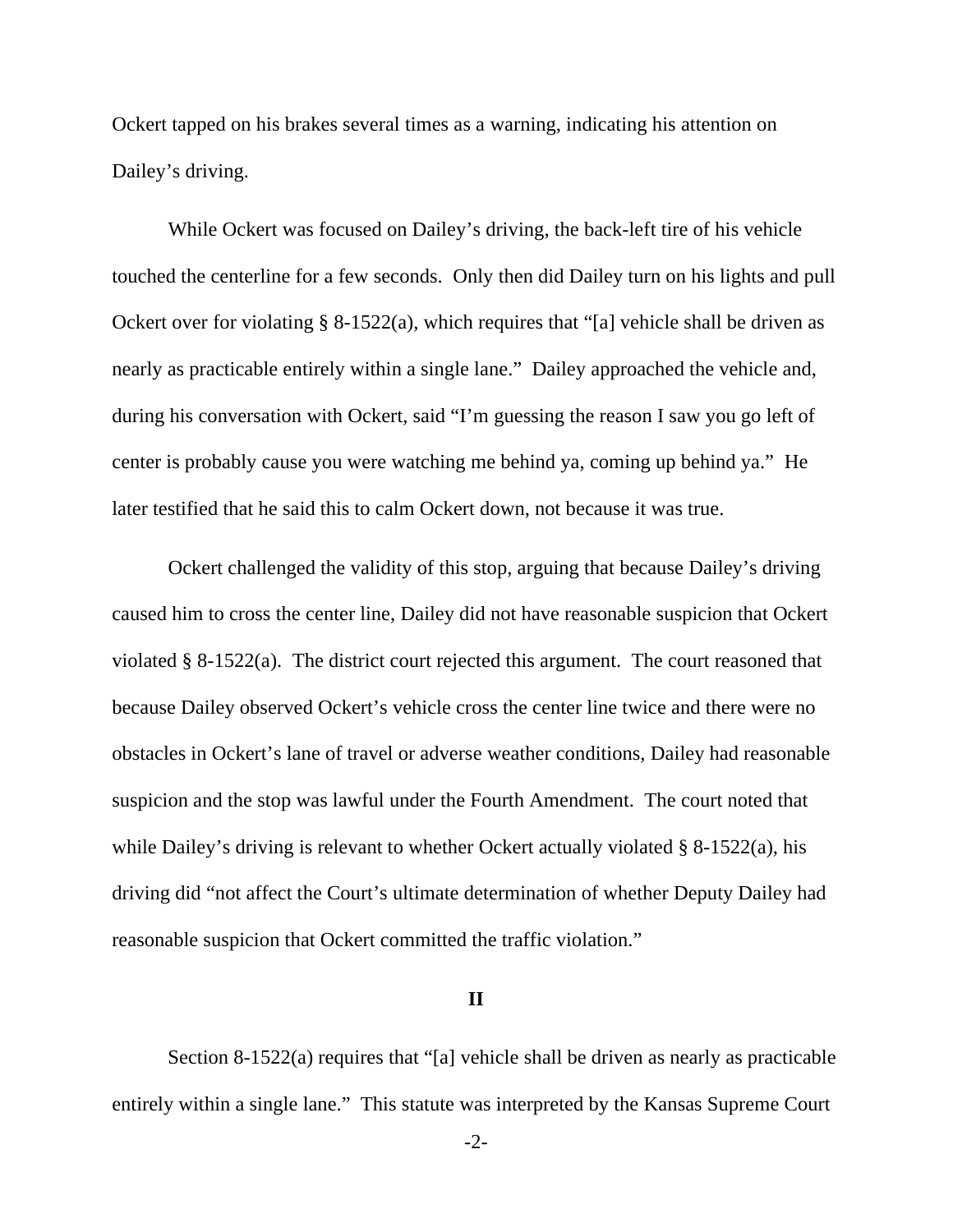in State v. Marx, 215 P.3d 601 (Kan. 2009). Marx noted that  $\S$  8-1522(a) is not a strict liability offense. Id. at 612. It does not transform "any and all intrusions upon the marker lines" into violations. Id. Rather, the statute "only requires compliance with the single lane rule as <u>nearly</u> as practicable, <u>i.e.</u>, compliance that is close to that which is feasible." Id. (emphasis in original). An "incidental and minimal lane breach" is not enough to violate  $\S$  8-1522(a). Id.

The burden is on the government to demonstrate that it was practicable for the driver to stay in his or her lane. Id. at 613. When determining whether an officer has reasonable suspicion, the focus is "on what [the officer] knew, when he knew it, and whether the known facts provided him with a reasonable and good faith belief that a traffic infraction had occurred." Id. If the officer knows of circumstances that render it impracticable for a driver to stay in his or her lane but still effects a stop, the officer's suspicion is not reasonable. Id.

The district court was correct that under normal circumstances, observing a vehicle depart from its lane twice within a short period of time and in the absence of obstacles may be enough to provide an officer with reasonable suspicion that § 8-1522(a) has been violated. However, when an officer's actions make it impracticable for a driver to stay in his or her lane, the officer cannot then rely on the lane departure for reasonable suspicion. By consequence, courts should not consider an officer-induced departure when determining if there was reasonable suspicion. The commotion caused by the officer does not need to be so great that it is impossible for the driver to stay in his or her

-3-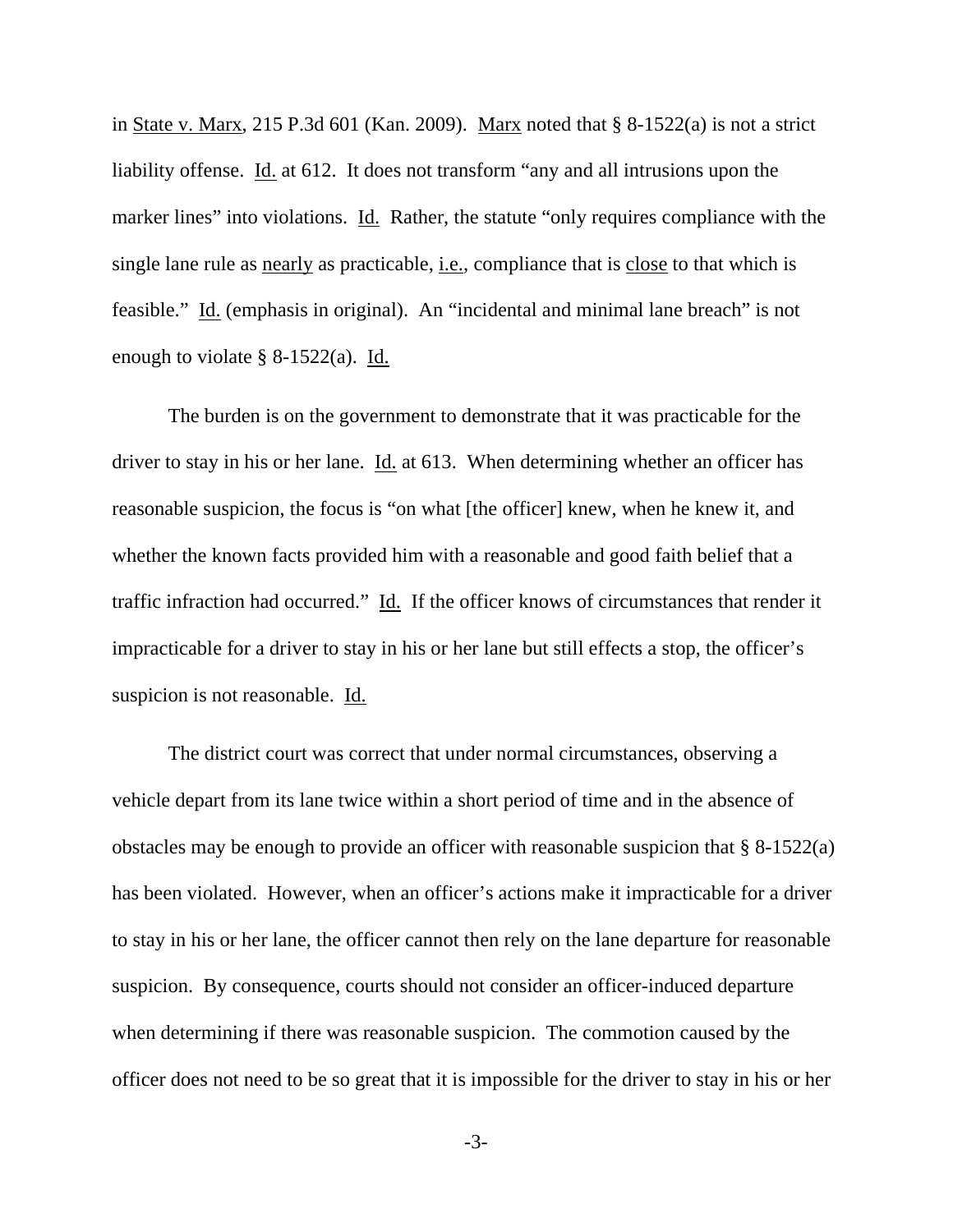lane. Under Marx, the driver need only stay in his or her lane as "close to that which is feasible" under the conditions created by the officer's driving. Id. at 612.

Dailey was not justified in relying on Ockert's second departure to form reasonable suspicion. Under the circumstances, it was objectively unreasonable for Dailey to assume that Ockert's second departure was unrelated to his driving or that Ockert's compliance was not "close to that which is feasible." Dailey rapidly approached Ockert's vehicle from behind on a dark night without turning on his lights or siren. Before the back-left tire of Ockert's vehicle briefly crossed the center line, Ockert pushed on his brakes a few times as a warning. This action suggests that Ockert's attention was on Dailey, and reasonably so. Though Dailey's driving did not make it impossible for Ockert to stay in his lane, it caused a sufficient disturbance to justify briefly crossing the center line. Ockert's driving was not perfect, but it was close to that which is feasible. That is all  $\S$  8-1522(a) requires.

Removing the second lane departure from the reasonable suspicion analysis, Dailey did not have reasonable suspicion that Ockert violated § 8-1522(a). Dailey only observed one other brief lane departure, and, as the Kansas Supreme Court held, an "incidental and minimal lane breach" is not enough to violate  $\S$  8-1522(a). Id. Though the Kansas Supreme Court left open whether a single lane breach, if sufficiently egregious, can violate the statute, there is no evidence that Ockert's initial lane departure was egregious. Dailey testified that he saw Ockert briefly leave his lane and was unable to see if there was any obstruction that forced him to do so. Accordingly, I conclude that

-4-